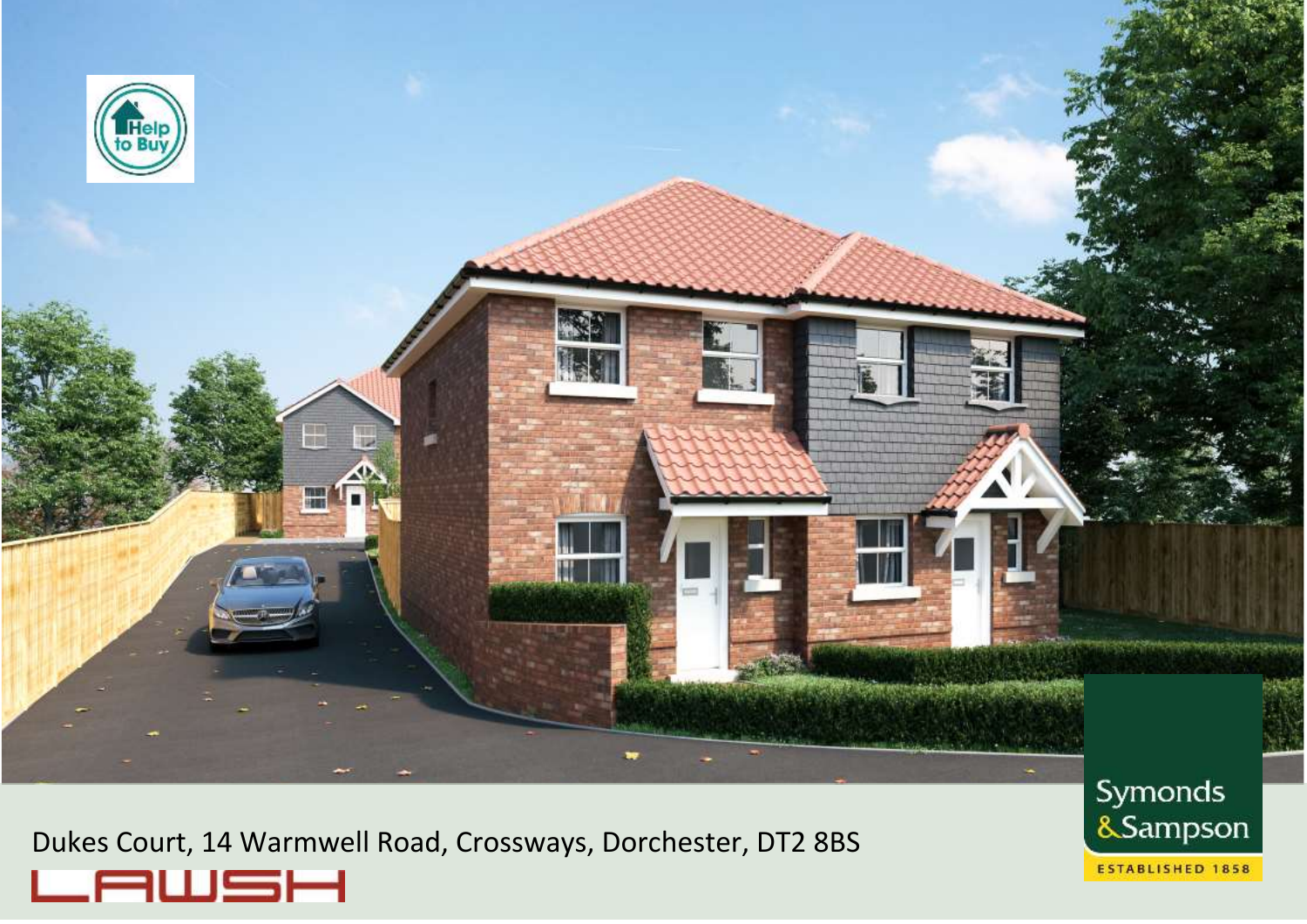# NOW RELEASED FOR EARLY RESERVATION OPPORTUNITIES.



# Dukes Court

14 Warmwell Road, Crossways, Dorchester, Dorset, DT2 8BS

- Bespoke development by LAWSH
- **•** Exclusive five house scheme with private driveway
- Three bed semi-detached and terraced homes, with master en-suite
- Under floor heating with traditional radiators on the first floor
- Private parking with EV charging point
- Help to Buy available on numbers 1, 3 and 4.

Viewing

Strictly by appointment through

Symonds & Sampson

Dorchester office on 01305 261008

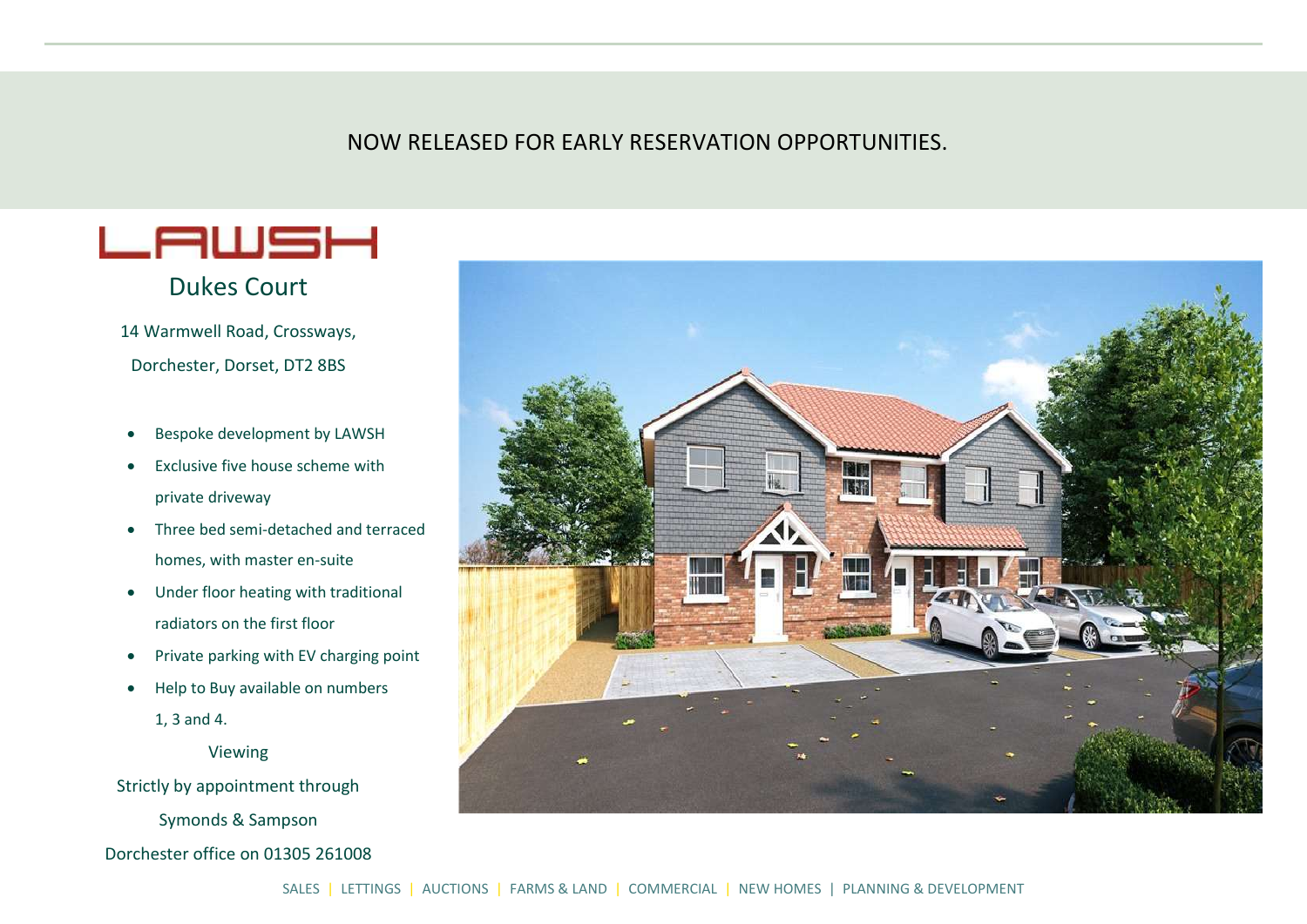

#### The Properties

Dukes Court is an exciting new development of 5 homes situated towards the centre of the popular village of Crossways. Built by LAWSH, a bespoke developer, who have a local reputation for building high quality homes.

There is a selection of semi-detached and terraced properties to suit a variety of buyers. Each property boasts spacious living accommodation and 3 good sized bedrooms. All houses benefit from well-appointed en-suite shower rooms to the master bedroom.

Every detail of each property has been carefully considered to provide a stylish, easily maintained and energy efficient home with peace of mind that you have a ten year ICW building warranty.

Homes at Dukes Court are of traditional build with brick elevations under a tiled roof, creatively designed and finished to an excellent standard.

Each property has double glazed windows and doors, gas central heating and stylish modern fittings. The ground floor has underfloor heating with traditional radiators on the first floor.

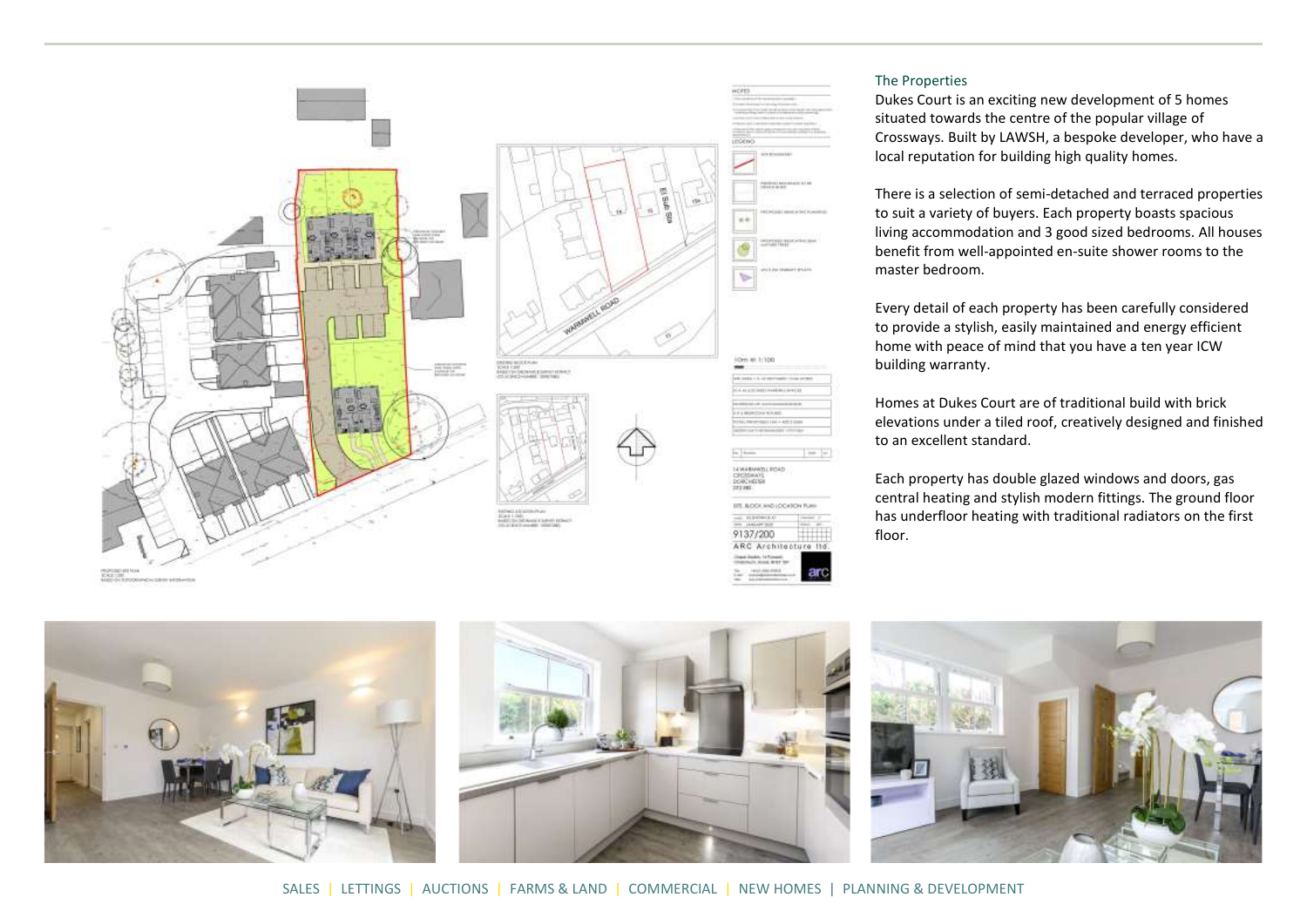The kitchens have a selection of built in appliances including washing machine, oven and hob, fridge/freezer and dishwasher. The bathrooms are tastefully finished with heated towel rails, chrome fittings and contemporary sanitary ware throughout.

Each property has 2 parking bays and a EV charging point.

Externally each house has a finished garden with patio, lawn, outside tap and planting. Numbers 2 and 5 can accommodate a garden office on request, subject to separate quotation.

SPECIFICATION:

#### KITCHEN

Carefully considered layouts with choice of finishes (subject to build stage) Integrated appliances

## BATHROOMS & EN SUITE Quality and contemporary sanitary fittings Heated towel rail Choice of floor and wall covering (subject to build stage)

HIGH QUALITY FIXTURES & FITTINGS Fitted wardrobe to master bedrooms All walls smooth painted in matt emulsion (choice subject to build stage) Floor covering - hard floors downstairs in hall and kitchen with carpet in lounge and upstairs. (choice subject to build stage)

#### HEATING, SECURITY & ELECTRICS Underfloor heating (to ground floor)

TV points in lounge, kitchen and bedrooms with the telecoms hub in the lounge. Mains operated smoke alarm

## **EXTERNAL** Fenced lawned private gardens External lighting and tap

GUARANTEE 10 Year ICW Building Warranty

#### Situation

Crossways village is about six miles to the east of the county town of Dorchester. Local facilities include a parish church, a primary school, a library and a doctor's surgery. There is a local Co-Op and store/post office as well as a regular bus service.

Dorchester has an excellent range of facilities including the County Hospital and two railway stations to London Waterloo and Bristol Temple Meads. The closest station to Crossways being Moreton, is approximately one mile. Moreton also has a public House, The Frampton Arms.



SALES | LETTINGS | AUCTIONS | FARMS & LAND | COMMERCIAL | NEW HOMES | PLANNING & DEVELOPMENT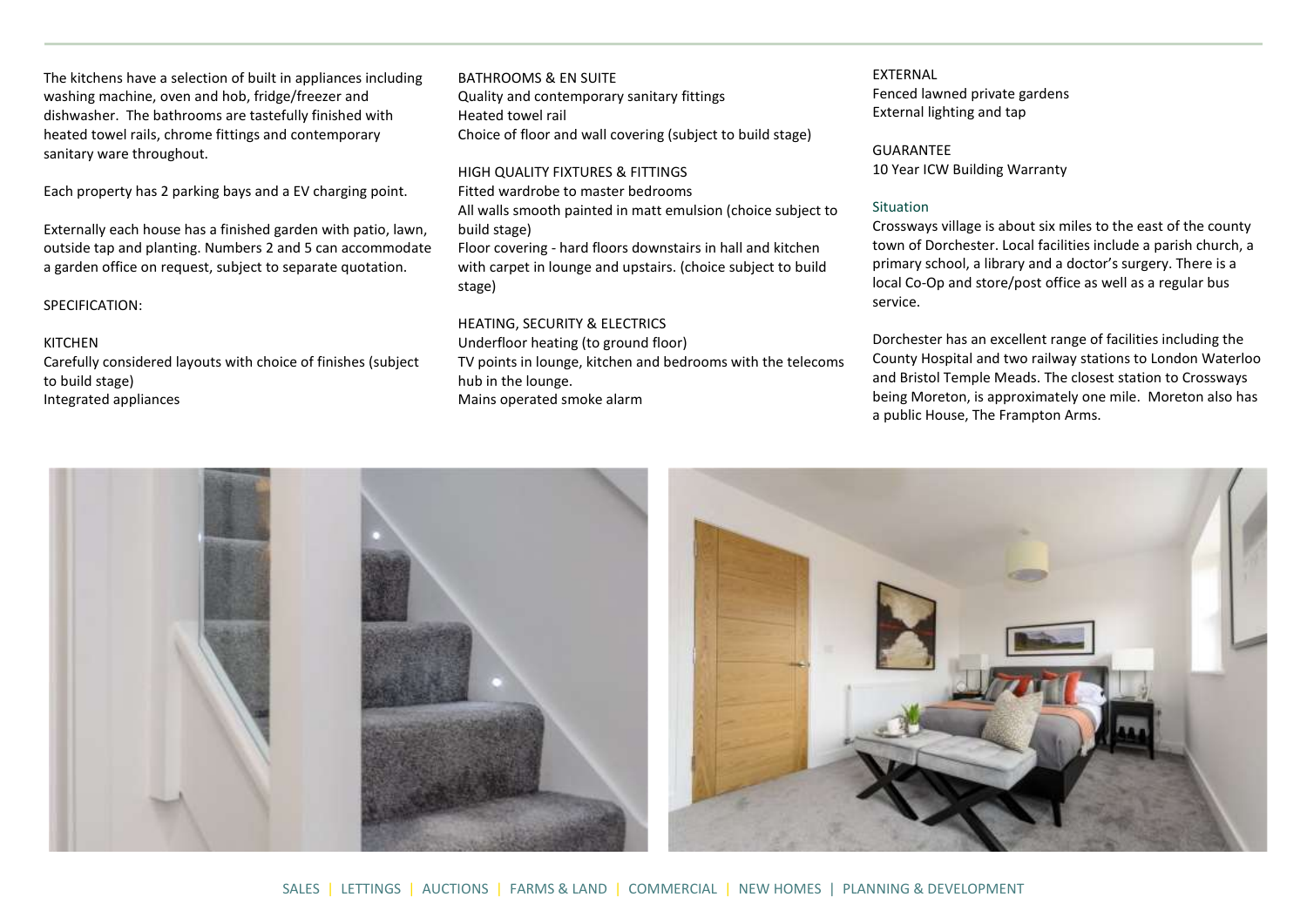

**Contract** 

Within the area is Warmwell Leisure Centre which offers a variety of leisure facilities as well as providing a heated swimming pool.

South Dorset is renowned for its variety of sporting and leisure pursuits including walking, riding and golf at The Dorset Golf and Country Club and Came Down golf clubs.

#### **Directions**

Take the A352 from Dorchester towards Broadmayne. On the second roundabout, take the first exit signposted West Stafford and Crossways. Follow this road until you reach the cross roads.

Turning left here, you will go through a set of traffic lights under a bridge. Keep following this road until you see the road fork in two, you then take the right hand turning. Continue straight ahead over a railway and several dips in the road. You will then come in to the village of Crossways. Continue to the end of the road where you will then take a left onto Warmwell Road. After a short distance the

development will be on your left hand side (just after the Co-Op).

#### Service

Mains gas, electric, water and drainage. Gas fired central heating.

Local Authority Dorset Council Tel: 01305 251010.

#### Notes:

Pictures are examples and for guidance only. The right-hand boundary may change. ATR/15/10/2021





SALES | LETTINGS | AUCTIONS | FARMS & LAND | COMMERCIAL | NEW HOMES | PLANNING & DEVELOPMENT